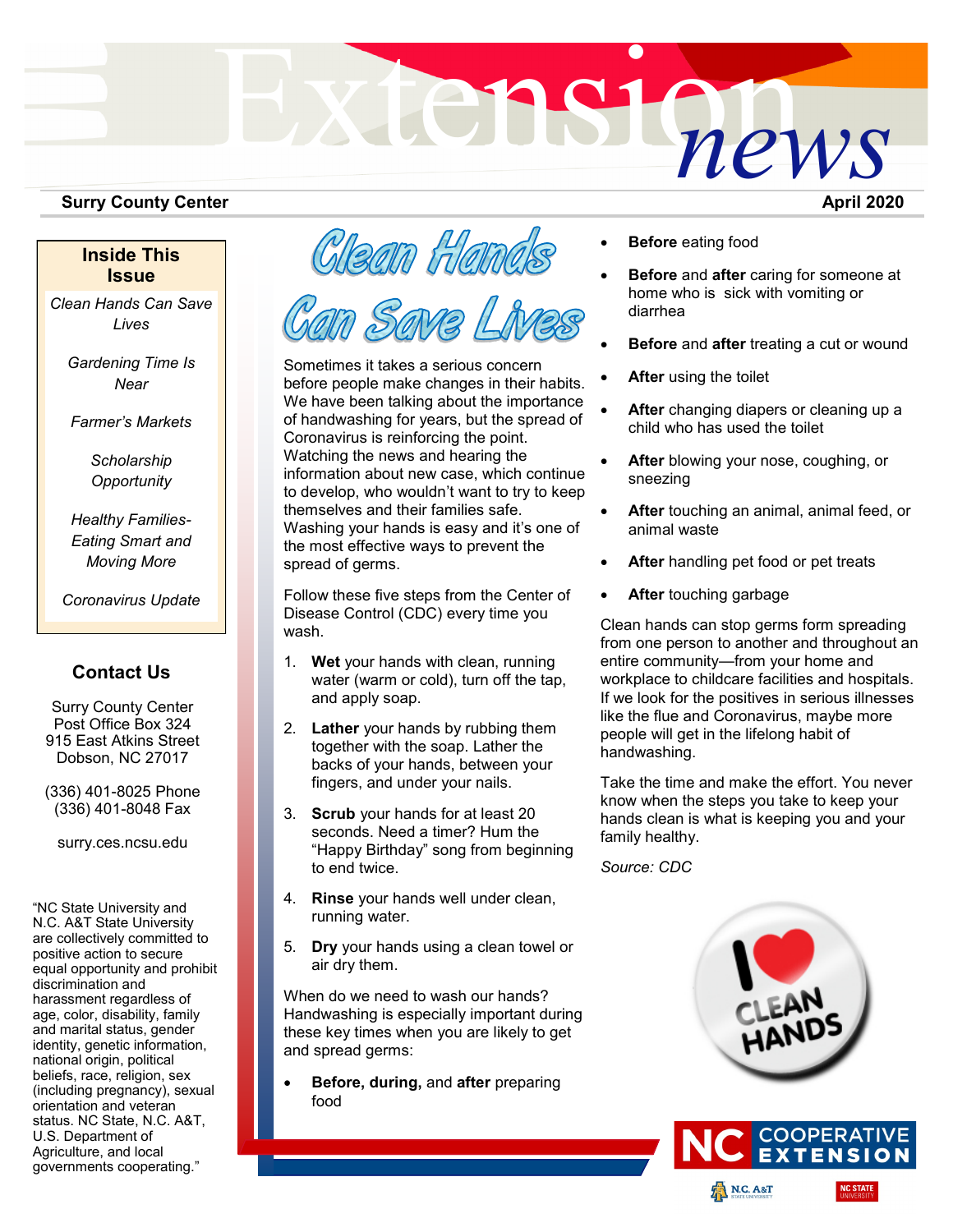

The month of April means it is time to get serious about gardening. Timing is important when it comes to certain gardening tasks. It could mean the difference between success and a flop. Many annual flowers can be planted outside this month. A few good choices for planting now are geranium, petunia, salvia, snapdragon, and zinnia. Gladioli bulbs can also be planted now through mid-June.

Many gardeners prefer to transplant azaleas in April, so they can group the plants according to their flower color. Summer vegetables, like beans, cucumbers, squash, and melons can be planted this month. Our last frost usually happens around April 22, give or take ten days, but you may have to cover tender vegetables if a killing frost is in the forecast. Continue to plant perennials, trees, and shrubs, and be prepared to water them if the soil is dry.

Prune any spring flowering plants like azalea and lilac after the flowers fade. Plan on pruning berry producing shrubs like holly and pyracantha while in flower to prevent



complete removal of all of this season's berries. Cut out any winter damage on trees and shrubs that may have occurred this year. You can still divide hostas and other perennials in April. Hostas and ornamental grasses will die out in the m idle when they need dividing and create a "donut" effect. Remember to keep them watered once you move them.

Fruit trees sprays on apples and peaches should begin after flower petals fall. Be sure to spray in the evening when bees are not foraging. And, with any pesticide, read and follow the label. Scout out or observe your landscape plants before using an insecticide. Pests may not be present. If you find a problem and are not sure what it is, bring it into the Extension office for a diagnosis.

When it comes to lawn care, most of our lawns are tall fescue. They do not need to be fertilized now. Wait until fall. You can mulch your landscape plants as needed but do not apply any more than a 3" layer of mulch. Pine needles, cypress mulch and pine bark are good choices. Be sure the mulch is pulled away from the base of plants. Critters love this environment. They are more apt to damage plants when mulch is present. For answers to your garden and landscape questions call the N.C. Cooperative Extension, Surry County Center at 336-401-8025 or visit us online anytime at [surry.ces.ncsu.edu.](surry.ces.ncsu.edu)



April is usually the month when many farmer's markets open and provide fresh produce to families throughout the area. This year each market is operating on a day-to-day basis. Farmers want to provide their bountiful harvests to their customers, but with the of the coronavirus (COVID-19) it becomes challenging. Markets that open will do so with safety of their communities in mind. As a customer of the market, there are some thing you can do to help make the market(s) a safe place to gather food for your families.

Customers should not come to the market if they are displaying symptoms of COVID-19 or have come in contact with someone who is sick. Do not be offended if you or someone who is displaying symptoms at the farmers

market is asked to leave. Safety is the market's top priority. This will not happen to offend anyone but to keep everyone safe.

COVID-19 is not a foodborne illness. It is extremely unlikely to cause illness through respiratory transmission, not eating. The routes to be concerned about include being in very close proximity to many people or coming in contact with high touch surfaces. Here are a few tips to follow and think about as you visit the market:

- Pre-order from vendors if possible. This will keep market numbers to a minimum and give you the commodity you want.
- Keep yourself distanced by six feet.
- Wash your hands BEFORE and AFTER entering the market area.
- Do not touch items at the market unless planning on purchasing the item.
- Do not sample items at the market.
- Masks are not necessary. They help prevent the spread of the virus from sick people but are not protective to healthy people.

Monitor the Surry County Farmer's Market Facebook page ([https://](https://www.facebook.com/Surry-County-Farmers-Market-596405117037988/) [www.facebook.com/Surry](https://www.facebook.com/Surry-County-Farmers-Market-596405117037988/)-County-Farmers-Market-[596405117037988/\)](https://www.facebook.com/Surry-County-Farmers-Market-596405117037988/) and N.C. Cooperative Extension, Surry County Center's webpage ([surry.ces.ncsu.edu\)](surry.ces.ncsu.edu) for announcements of any delays in opening day or closing after opening.

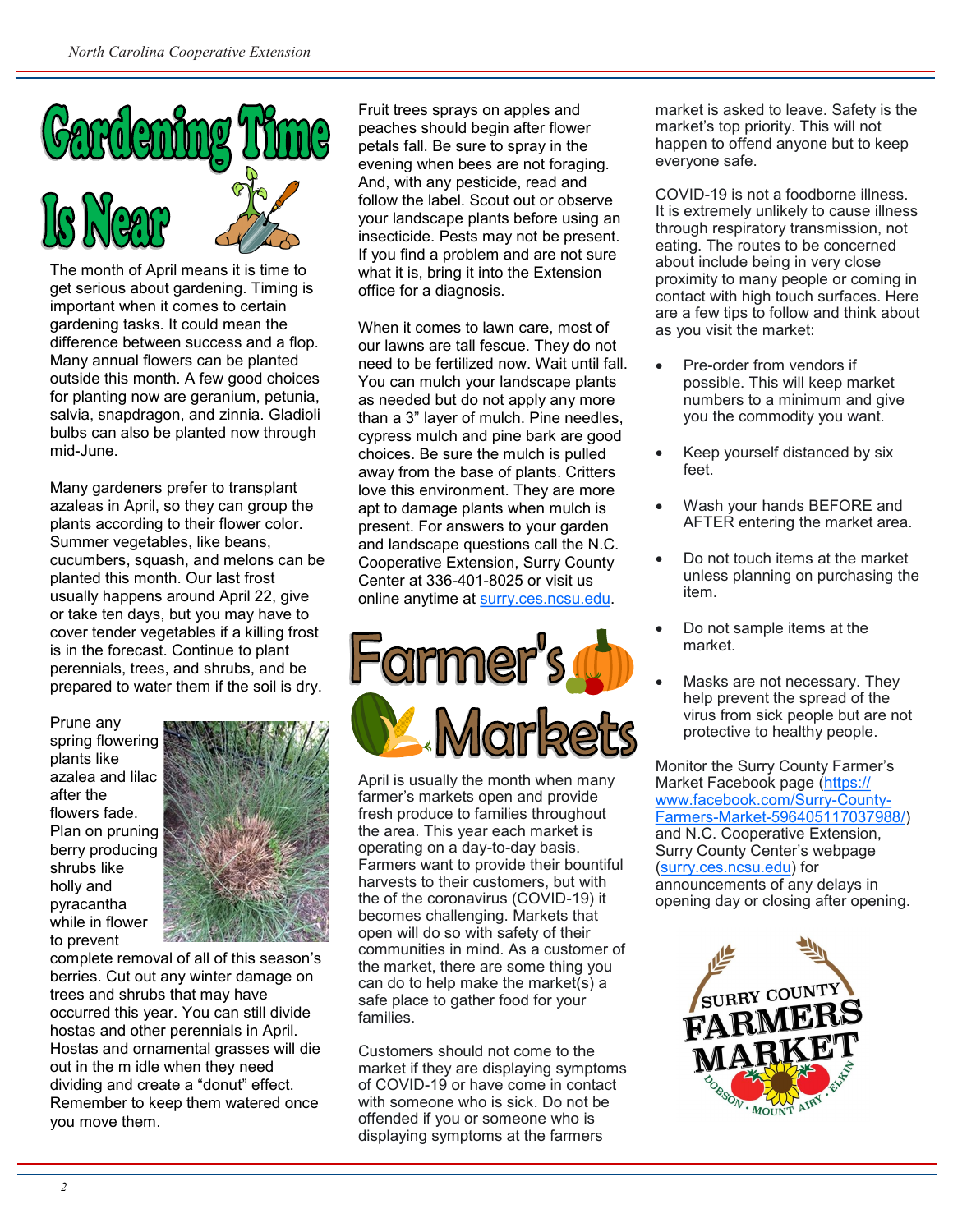

The Surry County Extension Master Gardener Volunteers have established a scholarship of \$500 to promote the professional preparation of future leaders in the field of horticulture. The scholarship will be awarded to a graduate of a high school or homeschool program in Surry County who is a resident of the county. It is intended for a college student entering their junior or senior year. The deadline for application is May 1.

Funding for the scholarship comes from the Master Gardeners' successful Gardening Symposium held each April. Those interested in applying for the scholarship can find additional information and the application form at [www.facebook.com/](http://www.facebook.com/surrymastergardeners/) [surrymastergardeners/](http://www.facebook.com/surrymastergardeners/) and [surry.ces.ncsu.edu.](surry.ces.ncsu.edu)



Master Gardener | Surry County

# **Healthy Families-Eating Smart and Moving More**

Looking for ways to help your family eat healthier and get more physical activity?

• Start with a **plan**. Sometimes the hardest part about fixing dinner is figuring out what to make. Spend a few minutes each week to think about what your family likes to eat, what food you have on hand, what is in season, what may be on sale and what meals fit into your busy

schedule. Post a list of meals you and your family enjoy in a handy spot like the inside door of a cabinet. Keep adding new favorites to expand your options.

Make a list of all the food you will need for your meals. Divide the list of the ingredients into those you have and those you need to purchase. **Shop** for a week

| My Shopping List |                                        |
|------------------|----------------------------------------|
|                  | 1/2 butternut squash                   |
|                  | 3 white potatoes                       |
|                  | l egg                                  |
|                  | 1 tsp mixed herbs                      |
|                  | 1/2 tsp ground coriander powder        |
|                  | % tsp salt                             |
|                  | % tsp fresh minced garlic              |
|                  | 1/2 tsp fresh green chilli             |
|                  | 1/4 tsp freshly cracked black pepper   |
|                  | 3 tbs finely chopped flat leaf parsley |

at a time and stick to your list. Use food labels to make informed choices with the U.S. Food and Drug Administration's updated Nutrition Facts label. The updated label can help you make food choices that contribute to lifelong healthy eating habits. Some of the changes include updated serving sizes; larger, bolder calories; and updated Daily Values and nutrient listings. Check out the changes at [www.fda.gov/](http://www.fda.gov/NewNutritionFactsLabel) [NewNutritionFactsLabel.](http://www.fda.gov/NewNutritionFactsLabel)

After you have selected your food, it is time to start cooking. Stick to your plan for your meals. Involve the whole family in making simple healthy meals for everyone to enjoy.

Moving more is essential for good health. From children to older adults and everyone in between, we all need to fit more physical activity into our day. It is recommended that adults get 30 minutes of daily physical activity and children 60 minutes. These amounts don't have to be done all at one time; do some in the morning, some during the day and finish up in the evening. Remember every little bit helps. Strive for a mix of bone strengthening, muscle building, and aerobic activities.

Need some suggestions on how to be active while having fun? Think of things you enjoyed doing as a child. It is sad as adults, many of us have forgotten how to play. I like the quote by George

Bernard Show, "we don't stop playing because we grow old; we grow old because we stop playing."

We many no longer be able to safely climb trees or play on an organized sports team, but there are many fun things we can do if we just think about it. Dig in the dirt while planting flowers or a garden, ride a stationary bike, take a nature walk, go on a scavenger hunt, or turn on some music and dance. The possibilities are endless. Physical activity helps our self-esteem, improves sleep and just helps us feel better overall. Make a habit of fitting some fun in your day. You and your family are worth the effort.

For more ideas to help your families be healthier, visit [https://](https://www.eatsmartmovemorenc.com/) [www.eatsmartmovemorenc.com/.](https://www.eatsmartmovemorenc.com/)



# *Disclaimer*

 *Recommendations for the use of agricultural chemicals are included in this publication as a convenience to the reader. The use of brand names and any mention or listing of commercial products or services in this publication does not imply endorsement by North Carolina Cooperative Extension nor discrimination against similar products or services not mentioned. Individuals who use agricultural chemicals are responsible for ensuring that the intended use complies with current regulations and conforms to the product label. Be sure to obtain current information about usage regulations and examine a current product label before applying any chemical. For assistance, contact your county Cooperative Extension agent.*